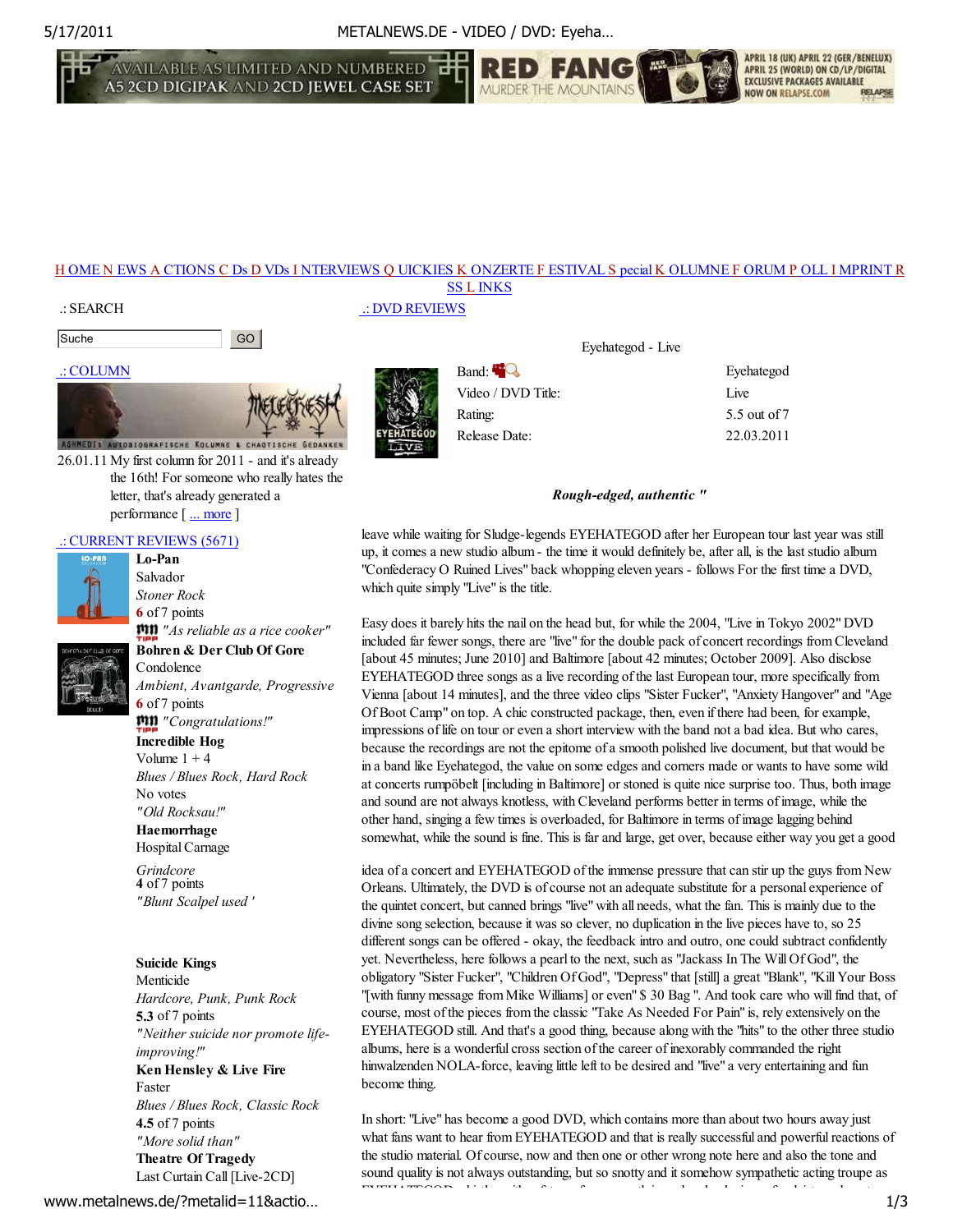

*Avantgarde / Electronica, Dark Metal, Gothic Metal* No votes



*"Worthy farewell"* **Weekend Nachos Worthless** *Grindcore, Hardcore, Sludge* **4.5** of 7 points *"Predicate valuable?"*

**Hate Eternal** Phoenix Amongst The Ashes *Brutal Death, Death Metal* **6** of 7 points *"King Eric reaches back to the Brutal Death throne"*



**The precursors** Scream *Heavy Metal* **2.5** of 7 points *"At least the cover is very colorful!"*



**Pagan's Mind** Heavenly Ecstasy *Melodic Metal, Power Metal, Prog-Metal* **5** of 7 points *"More than neat!"* **Hammerfall**



Infected *Heavy Metal* **5** of 7 points

*"Quo vadis, Hammerfall?*



**Helhorse** For Wolves And Vultures *Grunge, Metalcore, Southern Rock* **4.5** of 7 points *"The southern states of Denmark!"* **Requiem** Within Darkened Disorder

*Death Metal* **6** of 7 points *"Swiss watch-death metal"* [ <u>View All CD Reviews</u> ]

 .: TEAM LOGIN Username: Password:

GO Apply>>>



E-mail: Reader Rating:  $0.5 \times 7$  points Comment: \*

EYEHATEGOD whistles with safety surface, smooth ironed and unloving aufgegleiste and postprocessed bulk DVD product, but is it for authenticity. And so rough and unpolished almost overwhelming EYEHATEGOD a concert can be, has sometimes also "live", without that this would really bother. And that is the plus point of the DVD, and fans of the band will strike blindly anyway - and the quintet should be absolutely pure in July to take the next European tour! And maybe it is something really soon with a new studio album?

01. Intro / Feedback 02. Story Of The Eye 03. Jackass In The Will Of God 04. Take As Needed For Pain 05. Sister Fucker 06. Dixie Whiskey 07. White Nigger 08. Depress 09. Lack Of Almost Everything 10. Masters Of Legalized Confusion 11. Pigs 12. Methamphetamine 13. Blank 14. \$ 30 Bag 15. Kill Your Boss 16. Left To Starve 17. Children Of God 18. Blood Money 19. Crimes Against Skin 20. Dog's Holy Life 21. Serving Time In The Middle Of Nowhere 22. Feedback / Outro 23. Shoplift 24. Run It Into The Ground 25. Shinobi 26. Sister Fucker [Video Clip] 27. Anxiety Hangover [Video Clip] 28. The Age Of Boot Camp [Video Clip] Author: Alexander "soulsatzero" Eitner | 04.26.2011 | 20:06 clock *Even a score make / write comment? See below!* More about *Eyehategod* **Interviews** 25.02.10 Interview with Mike IX Williams of Eyehategod **Concert reviews** 21:04:10 Eyehategod @ Substage, Karlsruhe